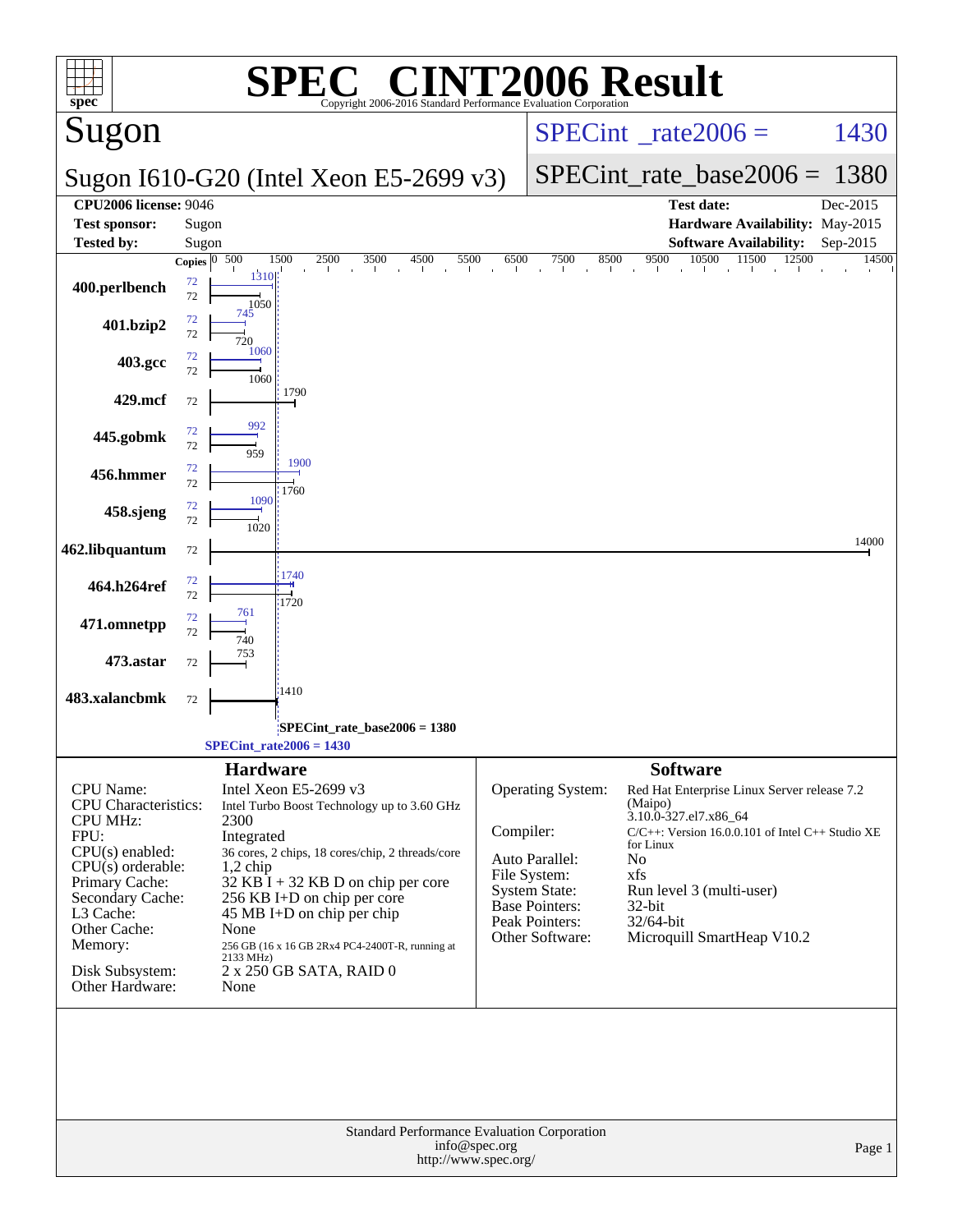

### Sugon

#### SPECint rate  $2006 = 1430$

#### Sugon I610-G20 (Intel Xeon E5-2699 v3)

[SPECint\\_rate\\_base2006 =](http://www.spec.org/auto/cpu2006/Docs/result-fields.html#SPECintratebase2006) 1380

**[CPU2006 license:](http://www.spec.org/auto/cpu2006/Docs/result-fields.html#CPU2006license)** 9046 **[Test date:](http://www.spec.org/auto/cpu2006/Docs/result-fields.html#Testdate)** Dec-2015 **[Test sponsor:](http://www.spec.org/auto/cpu2006/Docs/result-fields.html#Testsponsor)** Sugon **[Hardware Availability:](http://www.spec.org/auto/cpu2006/Docs/result-fields.html#HardwareAvailability)** May-2015 **[Tested by:](http://www.spec.org/auto/cpu2006/Docs/result-fields.html#Testedby)** Sugon **[Software Availability:](http://www.spec.org/auto/cpu2006/Docs/result-fields.html#SoftwareAvailability)** Sep-2015

#### **[Results Table](http://www.spec.org/auto/cpu2006/Docs/result-fields.html#ResultsTable)**

|                                                                                                          | <b>Base</b>   |                |       |                |       |                |            | <b>Peak</b>   |                |              |                |              |                |              |
|----------------------------------------------------------------------------------------------------------|---------------|----------------|-------|----------------|-------|----------------|------------|---------------|----------------|--------------|----------------|--------------|----------------|--------------|
| <b>Benchmark</b>                                                                                         | <b>Copies</b> | <b>Seconds</b> | Ratio | <b>Seconds</b> | Ratio | <b>Seconds</b> | Ratio      | <b>Copies</b> | <b>Seconds</b> | <b>Ratio</b> | <b>Seconds</b> | <b>Ratio</b> | <b>Seconds</b> | <b>Ratio</b> |
| 400.perlbench                                                                                            | 72            | 664            | 1060  | 667            | 1050  | 673            | 1050       | 72            | 538            | 1310         | 533            | 1320         | 537            | <b>1310</b>  |
| 401.bzip2                                                                                                | 72            | 966            | 719   | 964            | 721   | 964            | 720        | 72            | 932            | 745          | 937            | 742          | 933            | 745          |
| $403.\text{gcc}$                                                                                         | 72            | 545            | 1060  | 548            | 1060  | 545            | 1060       | 72            | 545            | 1060         | 542            | 1070         | 546            | 1060         |
| $429$ .mcf                                                                                               | 72            | 365            | 1800  | 367            | 1790  | 366            | 1790       | 72            | 365            | 1800         | 367            | 1790         | 366            | 1790         |
| $445$ .gobm $k$                                                                                          | 72            | 789            | 957   | 787            | 959   | 788            | 959        | 72            | 761            | 992          | 761            | 992          | 762            | 992          |
| 456.hmmer                                                                                                | 72            | 381            | 1760  | 381            | 1760  | 381            | 1760       | 72            | 354            | 1900         | 354            | 1900         | 355            | 1890         |
| $458$ .sjeng                                                                                             | 72            | 850            | 1020  | 851            | 1020  | 849            | 1030       | 72            | 802            | 1090         | 800            | 1090         | 803            | 1090         |
| 462.libquantum                                                                                           | 72            | 107            | 14000 | 107            | 14000 | 107            | 14000      | 72            | 107            | 14000        | 107            | 14000        | 107            | 14000        |
| 464.h264ref                                                                                              | 72            | 924            | 1720  | 926            | 1720  | 932            | 1710       | 72            | 914            | 1740         | 937            | 1700         | 905            | 1760         |
| 471.omnetpp                                                                                              | 72            | 608            | 740   | 606            | 743   | 608            | <b>740</b> | 72            | 592            | 761          | 591            | 762          | 592            | 761          |
| 473.astar                                                                                                | 72            | 671            | 753   | 669            | 755   | 671            | 753        | 72            | 671            | 753          | 669            | 755          | 671            | 753          |
| 483.xalancbmk                                                                                            | 72            | 353            | 1410  | 352            | 1410  | 351            | 1420       | 72            | 353            | 1410         | 352            | 1410         | 351            | 1420         |
| Results appear in the order in which they were run. Bold underlined text indicates a median measurement. |               |                |       |                |       |                |            |               |                |              |                |              |                |              |

#### **[Submit Notes](http://www.spec.org/auto/cpu2006/Docs/result-fields.html#SubmitNotes)**

 The numactl mechanism was used to bind copies to processors. The config file option 'submit' was used to generate numactl commands to bind each copy to a specific processor. For details, please see the config file.

#### **[Operating System Notes](http://www.spec.org/auto/cpu2006/Docs/result-fields.html#OperatingSystemNotes)**

Stack size set to unlimited using "ulimit -s unlimited"

#### **[Platform Notes](http://www.spec.org/auto/cpu2006/Docs/result-fields.html#PlatformNotes)**

 BIOS configuration: Set Energy Performance set to Performance Set QPI (QuickPath Interconnect) Snoop Mode as "Home Snoop"(set COD disabled and Early Snoop Disabled) POR Disabled DDR speed set at 2133 MHz Baseboard Management Controller used to adjust the fan speed to performance mode Sysinfo program /home/cpu2006/config/sysinfo.rev6914 \$Rev: 6914 \$ \$Date:: 2014-06-25 #\$ e3fbb8667b5a285932ceab81e28219e1 running on localhost Wed Dec 30 21:37:23 2015

 This section contains SUT (System Under Test) info as seen by some common utilities. To remove or add to this section, see: <http://www.spec.org/cpu2006/Docs/config.html#sysinfo>

 From /proc/cpuinfo model name : Intel(R) Xeon(R) CPU E5-2699 v3 @ 2.30GHz 2 "physical id"s (chips) Continued on next page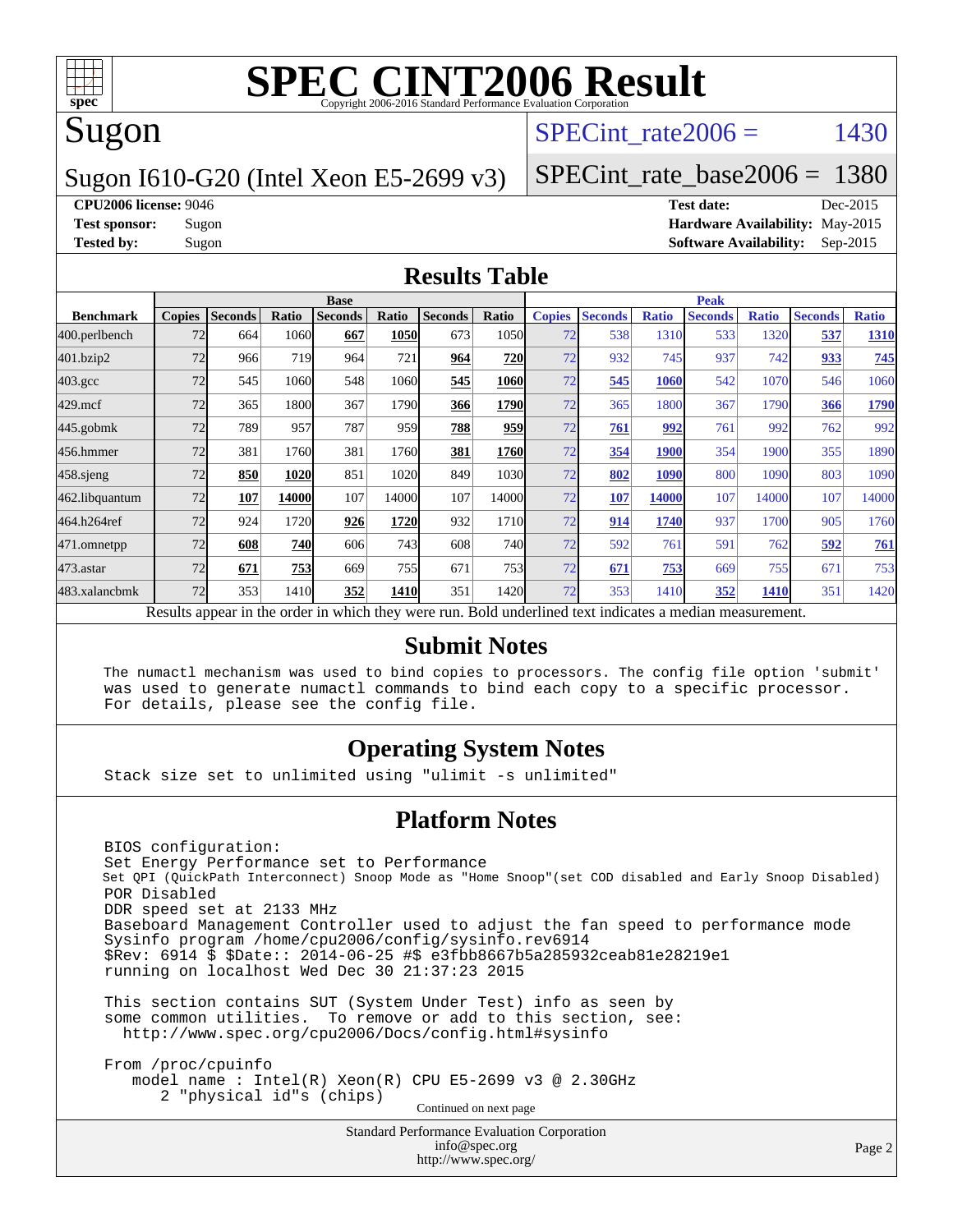

#### **[SPEC CINT2006 Result](http://www.spec.org/auto/cpu2006/Docs/result-fields.html#SPECCINT2006Result)** Copyright 2006-2016 Standard Performance Evaluation C

Sugon

SPECint rate  $2006 = 1430$ 

Sugon I610-G20 (Intel Xeon E5-2699 v3)

**[Tested by:](http://www.spec.org/auto/cpu2006/Docs/result-fields.html#Testedby)** Sugon **[Software Availability:](http://www.spec.org/auto/cpu2006/Docs/result-fields.html#SoftwareAvailability)** Sep-2015

[SPECint\\_rate\\_base2006 =](http://www.spec.org/auto/cpu2006/Docs/result-fields.html#SPECintratebase2006) 1380 **[CPU2006 license:](http://www.spec.org/auto/cpu2006/Docs/result-fields.html#CPU2006license)** 9046 **[Test date:](http://www.spec.org/auto/cpu2006/Docs/result-fields.html#Testdate)** Dec-2015 **[Test sponsor:](http://www.spec.org/auto/cpu2006/Docs/result-fields.html#Testsponsor)** Sugon **[Hardware Availability:](http://www.spec.org/auto/cpu2006/Docs/result-fields.html#HardwareAvailability)** May-2015

#### **[Platform Notes \(Continued\)](http://www.spec.org/auto/cpu2006/Docs/result-fields.html#PlatformNotes)**

Standard Performance Evaluation Corporation 72 "processors" cores, siblings (Caution: counting these is hw and system dependent. The following excerpts from /proc/cpuinfo might not be reliable. Use with caution.) cpu cores : 18 siblings : 36 physical 0: cores 0 1 2 3 4 8 9 10 11 16 17 18 19 20 24 25 26 27 physical 1: cores 0 1 2 3 4 8 9 10 11 16 17 18 19 20 24 25 26 27 cache size : 23040 KB From /proc/meminfo<br>MemTotal: 264032592 kB HugePages\_Total: 0<br>Hugepagesize: 2048 kB Hugepagesize: From /etc/\*release\* /etc/\*version\* os-release: NAME="Red Hat Enterprise Linux Server" VERSION="7.2 (Maipo)" ID="rhel" ID\_LIKE="fedora" VERSION\_ID="7.2" PRETTY\_NAME="Red Hat Enterprise Linux Server 7.2 (Maipo)" ANSI\_COLOR="0;31" CPE\_NAME="cpe:/o:redhat:enterprise\_linux:7.2:GA:server" redhat-release: Red Hat Enterprise Linux Server release 7.2 (Maipo) system-release: Red Hat Enterprise Linux Server release 7.2 (Maipo) system-release-cpe: cpe:/o:redhat:enterprise\_linux:7.2:ga:server uname -a: Linux localhost 3.10.0-327.el7.x86\_64 #1 SMP Thu Oct 29 17:29:29 EDT 2015 x86\_64 x86\_64 x86\_64 GNU/Linux run-level 3 Dec 30 05:39 SPEC is set to: /home/cpu2006 Filesystem Type Size Used Avail Use% Mounted on<br>/dev/mapper/rhel-home xfs 875G 214G 662G 25% /home  $/$ dev/mapper/rhel-home  $x$ fs Additional information from dmidecode: Warning: Use caution when you interpret this section. The 'dmidecode' program reads system data which is "intended to allow hardware to be accurately determined", but the intent may not be met, as there are frequent changes to hardware, firmware, and the "DMTF SMBIOS" standard. BIOS American Megatrends Inc. 097 09/15/2015 Memory: 16x Hynix Semiconductor HMA42GR7AFR4N-UH 16 GB 2 rank 2400 MHz, configured at 2133 MHz 8x NO DIMM NO DIMM (End of data from sysinfo program)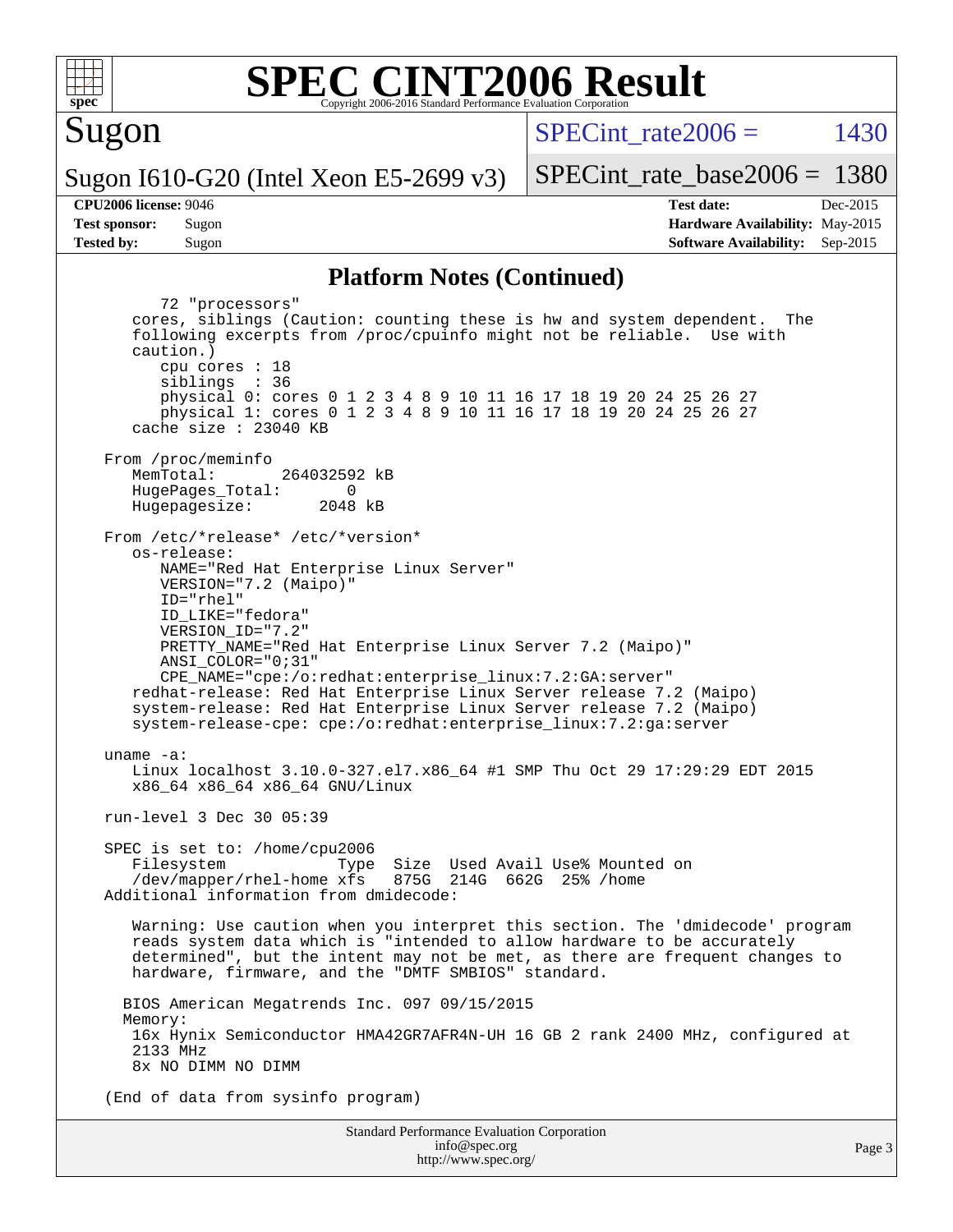

#### Sugon

SPECint rate  $2006 = 1430$ 

Sugon I610-G20 (Intel Xeon E5-2699 v3)

[SPECint\\_rate\\_base2006 =](http://www.spec.org/auto/cpu2006/Docs/result-fields.html#SPECintratebase2006) 1380

**[CPU2006 license:](http://www.spec.org/auto/cpu2006/Docs/result-fields.html#CPU2006license)** 9046 **[Test date:](http://www.spec.org/auto/cpu2006/Docs/result-fields.html#Testdate)** Dec-2015 **[Test sponsor:](http://www.spec.org/auto/cpu2006/Docs/result-fields.html#Testsponsor)** Sugon **[Hardware Availability:](http://www.spec.org/auto/cpu2006/Docs/result-fields.html#HardwareAvailability)** May-2015 **[Tested by:](http://www.spec.org/auto/cpu2006/Docs/result-fields.html#Testedby)** Sugon **[Software Availability:](http://www.spec.org/auto/cpu2006/Docs/result-fields.html#SoftwareAvailability)** Sep-2015

#### **[General Notes](http://www.spec.org/auto/cpu2006/Docs/result-fields.html#GeneralNotes)**

Environment variables set by runspec before the start of the run: LD LIBRARY PATH = "/home/cpu2006/libs/32:/home/cpu2006/libs/64:/home/cpu2006/sh"

 Binaries compiled on a system with 1x Intel Core i5-4670K CPU + 32GB memory using RedHat EL 7.1 Transparent Huge Pages enabled with: echo always > /sys/kernel/mm/transparent\_hugepage/enabled Filesystem page cache cleared with: echo 1> /proc/sys/vm/drop\_caches runspec command invoked through numactl i.e.: numactl --interleave=all runspec <etc>

#### **[Base Compiler Invocation](http://www.spec.org/auto/cpu2006/Docs/result-fields.html#BaseCompilerInvocation)**

#### [C benchmarks](http://www.spec.org/auto/cpu2006/Docs/result-fields.html#Cbenchmarks):

[icc -m32 -L/opt/intel/compilers\\_and\\_libraries\\_2016/linux/compiler/lib/ia32\\_lin](http://www.spec.org/cpu2006/results/res2016q1/cpu2006-20160103-38543.flags.html#user_CCbase_intel_icc_e10256ba5924b668798078a321b0cb3f)

#### [C++ benchmarks:](http://www.spec.org/auto/cpu2006/Docs/result-fields.html#CXXbenchmarks)

[icpc -m32 -L/opt/intel/compilers\\_and\\_libraries\\_2016/linux/compiler/lib/ia32\\_lin](http://www.spec.org/cpu2006/results/res2016q1/cpu2006-20160103-38543.flags.html#user_CXXbase_intel_icpc_b4f50a394bdb4597aa5879c16bc3f5c5)

#### **[Base Portability Flags](http://www.spec.org/auto/cpu2006/Docs/result-fields.html#BasePortabilityFlags)**

 400.perlbench: [-D\\_FILE\\_OFFSET\\_BITS=64](http://www.spec.org/cpu2006/results/res2016q1/cpu2006-20160103-38543.flags.html#user_basePORTABILITY400_perlbench_file_offset_bits_64_438cf9856305ebd76870a2c6dc2689ab) [-DSPEC\\_CPU\\_LINUX\\_IA32](http://www.spec.org/cpu2006/results/res2016q1/cpu2006-20160103-38543.flags.html#b400.perlbench_baseCPORTABILITY_DSPEC_CPU_LINUX_IA32) 401.bzip2: [-D\\_FILE\\_OFFSET\\_BITS=64](http://www.spec.org/cpu2006/results/res2016q1/cpu2006-20160103-38543.flags.html#user_basePORTABILITY401_bzip2_file_offset_bits_64_438cf9856305ebd76870a2c6dc2689ab) 403.gcc: [-D\\_FILE\\_OFFSET\\_BITS=64](http://www.spec.org/cpu2006/results/res2016q1/cpu2006-20160103-38543.flags.html#user_basePORTABILITY403_gcc_file_offset_bits_64_438cf9856305ebd76870a2c6dc2689ab) 429.mcf: [-D\\_FILE\\_OFFSET\\_BITS=64](http://www.spec.org/cpu2006/results/res2016q1/cpu2006-20160103-38543.flags.html#user_basePORTABILITY429_mcf_file_offset_bits_64_438cf9856305ebd76870a2c6dc2689ab) 445.gobmk: [-D\\_FILE\\_OFFSET\\_BITS=64](http://www.spec.org/cpu2006/results/res2016q1/cpu2006-20160103-38543.flags.html#user_basePORTABILITY445_gobmk_file_offset_bits_64_438cf9856305ebd76870a2c6dc2689ab) 456.hmmer: [-D\\_FILE\\_OFFSET\\_BITS=64](http://www.spec.org/cpu2006/results/res2016q1/cpu2006-20160103-38543.flags.html#user_basePORTABILITY456_hmmer_file_offset_bits_64_438cf9856305ebd76870a2c6dc2689ab) 458.sjeng: [-D\\_FILE\\_OFFSET\\_BITS=64](http://www.spec.org/cpu2006/results/res2016q1/cpu2006-20160103-38543.flags.html#user_basePORTABILITY458_sjeng_file_offset_bits_64_438cf9856305ebd76870a2c6dc2689ab) 462.libquantum: [-D\\_FILE\\_OFFSET\\_BITS=64](http://www.spec.org/cpu2006/results/res2016q1/cpu2006-20160103-38543.flags.html#user_basePORTABILITY462_libquantum_file_offset_bits_64_438cf9856305ebd76870a2c6dc2689ab) [-DSPEC\\_CPU\\_LINUX](http://www.spec.org/cpu2006/results/res2016q1/cpu2006-20160103-38543.flags.html#b462.libquantum_baseCPORTABILITY_DSPEC_CPU_LINUX) 464.h264ref: [-D\\_FILE\\_OFFSET\\_BITS=64](http://www.spec.org/cpu2006/results/res2016q1/cpu2006-20160103-38543.flags.html#user_basePORTABILITY464_h264ref_file_offset_bits_64_438cf9856305ebd76870a2c6dc2689ab) 471.omnetpp: [-D\\_FILE\\_OFFSET\\_BITS=64](http://www.spec.org/cpu2006/results/res2016q1/cpu2006-20160103-38543.flags.html#user_basePORTABILITY471_omnetpp_file_offset_bits_64_438cf9856305ebd76870a2c6dc2689ab) 473.astar: [-D\\_FILE\\_OFFSET\\_BITS=64](http://www.spec.org/cpu2006/results/res2016q1/cpu2006-20160103-38543.flags.html#user_basePORTABILITY473_astar_file_offset_bits_64_438cf9856305ebd76870a2c6dc2689ab) 483.xalancbmk: [-D\\_FILE\\_OFFSET\\_BITS=64](http://www.spec.org/cpu2006/results/res2016q1/cpu2006-20160103-38543.flags.html#user_basePORTABILITY483_xalancbmk_file_offset_bits_64_438cf9856305ebd76870a2c6dc2689ab) [-DSPEC\\_CPU\\_LINUX](http://www.spec.org/cpu2006/results/res2016q1/cpu2006-20160103-38543.flags.html#b483.xalancbmk_baseCXXPORTABILITY_DSPEC_CPU_LINUX)

#### **[Base Optimization Flags](http://www.spec.org/auto/cpu2006/Docs/result-fields.html#BaseOptimizationFlags)**

[C benchmarks](http://www.spec.org/auto/cpu2006/Docs/result-fields.html#Cbenchmarks):

[-xCORE-AVX2](http://www.spec.org/cpu2006/results/res2016q1/cpu2006-20160103-38543.flags.html#user_CCbase_f-xAVX2_5f5fc0cbe2c9f62c816d3e45806c70d7) [-ipo](http://www.spec.org/cpu2006/results/res2016q1/cpu2006-20160103-38543.flags.html#user_CCbase_f-ipo) [-O3](http://www.spec.org/cpu2006/results/res2016q1/cpu2006-20160103-38543.flags.html#user_CCbase_f-O3) [-no-prec-div](http://www.spec.org/cpu2006/results/res2016q1/cpu2006-20160103-38543.flags.html#user_CCbase_f-no-prec-div) [-opt-prefetch](http://www.spec.org/cpu2006/results/res2016q1/cpu2006-20160103-38543.flags.html#user_CCbase_f-opt-prefetch) [-opt-mem-layout-trans=3](http://www.spec.org/cpu2006/results/res2016q1/cpu2006-20160103-38543.flags.html#user_CCbase_f-opt-mem-layout-trans_a7b82ad4bd7abf52556d4961a2ae94d5)

[C++ benchmarks:](http://www.spec.org/auto/cpu2006/Docs/result-fields.html#CXXbenchmarks)

```
-xCORE-AVX2 -ipo -O3 -no-prec-div -opt-prefetch
-opt-mem-layout-trans=3 -Wl,-z,muldefs -L/home/cpu2006/sh -lsmartheap
```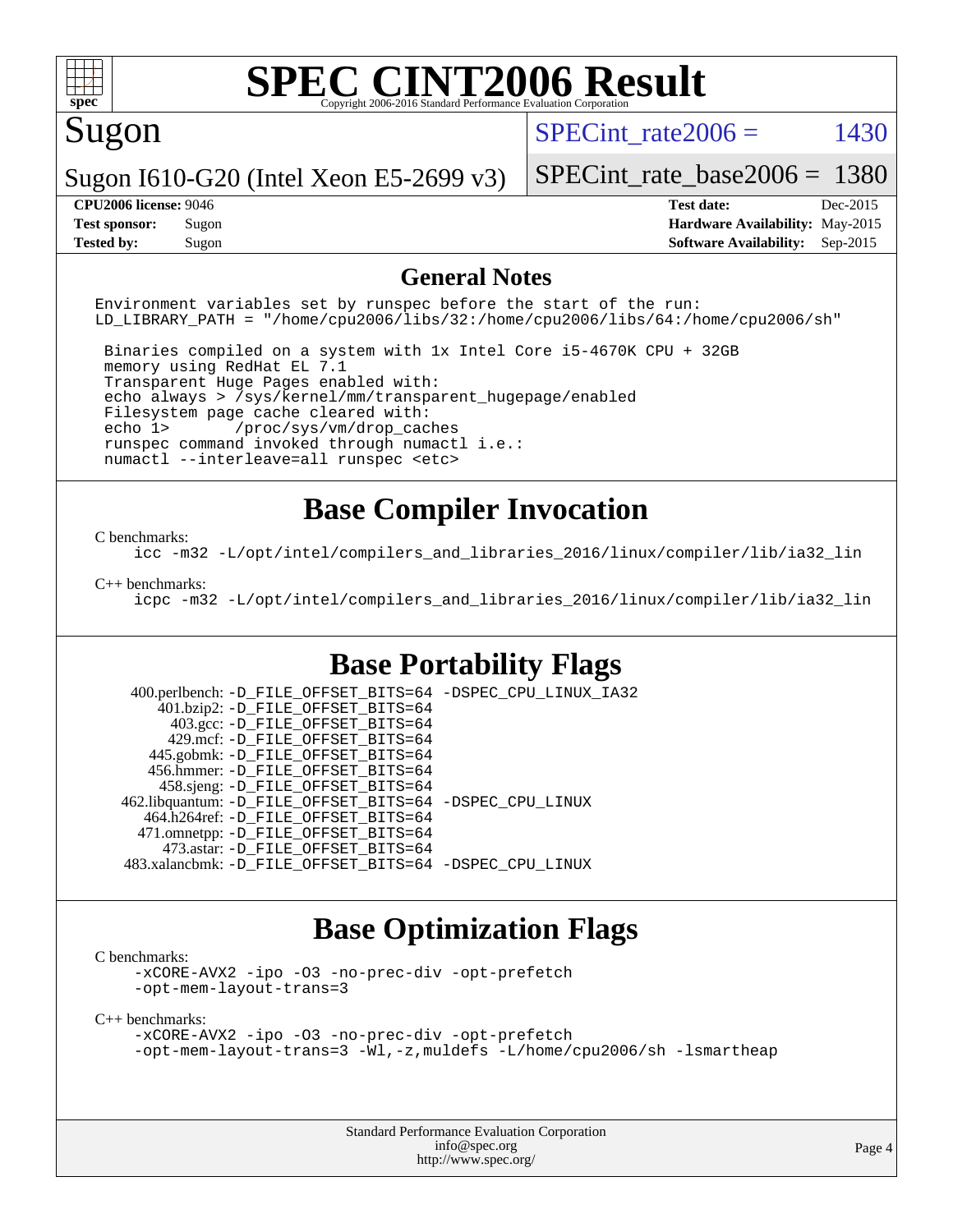

### Sugon

SPECint rate  $2006 = 1430$ 

Sugon I610-G20 (Intel Xeon E5-2699 v3)

[SPECint\\_rate\\_base2006 =](http://www.spec.org/auto/cpu2006/Docs/result-fields.html#SPECintratebase2006) 1380

**[CPU2006 license:](http://www.spec.org/auto/cpu2006/Docs/result-fields.html#CPU2006license)** 9046 **[Test date:](http://www.spec.org/auto/cpu2006/Docs/result-fields.html#Testdate)** Dec-2015 **[Test sponsor:](http://www.spec.org/auto/cpu2006/Docs/result-fields.html#Testsponsor)** Sugon **[Hardware Availability:](http://www.spec.org/auto/cpu2006/Docs/result-fields.html#HardwareAvailability)** May-2015 **[Tested by:](http://www.spec.org/auto/cpu2006/Docs/result-fields.html#Testedby)** Sugon **[Software Availability:](http://www.spec.org/auto/cpu2006/Docs/result-fields.html#SoftwareAvailability)** Sep-2015

#### **[Base Other Flags](http://www.spec.org/auto/cpu2006/Docs/result-fields.html#BaseOtherFlags)**

[C benchmarks](http://www.spec.org/auto/cpu2006/Docs/result-fields.html#Cbenchmarks):

403.gcc: [-Dalloca=\\_alloca](http://www.spec.org/cpu2006/results/res2016q1/cpu2006-20160103-38543.flags.html#b403.gcc_baseEXTRA_CFLAGS_Dalloca_be3056838c12de2578596ca5467af7f3)

**[Peak Compiler Invocation](http://www.spec.org/auto/cpu2006/Docs/result-fields.html#PeakCompilerInvocation)**

[C benchmarks \(except as noted below\)](http://www.spec.org/auto/cpu2006/Docs/result-fields.html#Cbenchmarksexceptasnotedbelow):

[icc -m32 -L/opt/intel/compilers\\_and\\_libraries\\_2016/linux/compiler/lib/ia32\\_lin](http://www.spec.org/cpu2006/results/res2016q1/cpu2006-20160103-38543.flags.html#user_CCpeak_intel_icc_e10256ba5924b668798078a321b0cb3f)

400.perlbench: [icc -m64](http://www.spec.org/cpu2006/results/res2016q1/cpu2006-20160103-38543.flags.html#user_peakCCLD400_perlbench_intel_icc_64bit_bda6cc9af1fdbb0edc3795bac97ada53)

401.bzip2: [icc -m64](http://www.spec.org/cpu2006/results/res2016q1/cpu2006-20160103-38543.flags.html#user_peakCCLD401_bzip2_intel_icc_64bit_bda6cc9af1fdbb0edc3795bac97ada53)

456.hmmer: [icc -m64](http://www.spec.org/cpu2006/results/res2016q1/cpu2006-20160103-38543.flags.html#user_peakCCLD456_hmmer_intel_icc_64bit_bda6cc9af1fdbb0edc3795bac97ada53)

458.sjeng: [icc -m64](http://www.spec.org/cpu2006/results/res2016q1/cpu2006-20160103-38543.flags.html#user_peakCCLD458_sjeng_intel_icc_64bit_bda6cc9af1fdbb0edc3795bac97ada53)

[C++ benchmarks:](http://www.spec.org/auto/cpu2006/Docs/result-fields.html#CXXbenchmarks)

[icpc -m32 -L/opt/intel/compilers\\_and\\_libraries\\_2016/linux/compiler/lib/ia32\\_lin](http://www.spec.org/cpu2006/results/res2016q1/cpu2006-20160103-38543.flags.html#user_CXXpeak_intel_icpc_b4f50a394bdb4597aa5879c16bc3f5c5)

### **[Peak Portability Flags](http://www.spec.org/auto/cpu2006/Docs/result-fields.html#PeakPortabilityFlags)**

 400.perlbench: [-D\\_FILE\\_OFFSET\\_BITS=64](http://www.spec.org/cpu2006/results/res2016q1/cpu2006-20160103-38543.flags.html#user_peakPORTABILITY400_perlbench_file_offset_bits_64_438cf9856305ebd76870a2c6dc2689ab) [-DSPEC\\_CPU\\_LP64](http://www.spec.org/cpu2006/results/res2016q1/cpu2006-20160103-38543.flags.html#b400.perlbench_peakCPORTABILITY_DSPEC_CPU_LP64) [-DSPEC\\_CPU\\_LINUX\\_X64](http://www.spec.org/cpu2006/results/res2016q1/cpu2006-20160103-38543.flags.html#b400.perlbench_peakCPORTABILITY_DSPEC_CPU_LINUX_X64) 401.bzip2: [-D\\_FILE\\_OFFSET\\_BITS=64](http://www.spec.org/cpu2006/results/res2016q1/cpu2006-20160103-38543.flags.html#user_peakPORTABILITY401_bzip2_file_offset_bits_64_438cf9856305ebd76870a2c6dc2689ab) [-DSPEC\\_CPU\\_LP64](http://www.spec.org/cpu2006/results/res2016q1/cpu2006-20160103-38543.flags.html#suite_peakCPORTABILITY401_bzip2_DSPEC_CPU_LP64) 403.gcc: [-D\\_FILE\\_OFFSET\\_BITS=64](http://www.spec.org/cpu2006/results/res2016q1/cpu2006-20160103-38543.flags.html#user_peakPORTABILITY403_gcc_file_offset_bits_64_438cf9856305ebd76870a2c6dc2689ab) 429.mcf: [-D\\_FILE\\_OFFSET\\_BITS=64](http://www.spec.org/cpu2006/results/res2016q1/cpu2006-20160103-38543.flags.html#user_peakPORTABILITY429_mcf_file_offset_bits_64_438cf9856305ebd76870a2c6dc2689ab) 445.gobmk: [-D\\_FILE\\_OFFSET\\_BITS=64](http://www.spec.org/cpu2006/results/res2016q1/cpu2006-20160103-38543.flags.html#user_peakPORTABILITY445_gobmk_file_offset_bits_64_438cf9856305ebd76870a2c6dc2689ab) 456.hmmer: [-D\\_FILE\\_OFFSET\\_BITS=64](http://www.spec.org/cpu2006/results/res2016q1/cpu2006-20160103-38543.flags.html#user_peakPORTABILITY456_hmmer_file_offset_bits_64_438cf9856305ebd76870a2c6dc2689ab) [-DSPEC\\_CPU\\_LP64](http://www.spec.org/cpu2006/results/res2016q1/cpu2006-20160103-38543.flags.html#suite_peakCPORTABILITY456_hmmer_DSPEC_CPU_LP64) 458.sjeng: [-D\\_FILE\\_OFFSET\\_BITS=64](http://www.spec.org/cpu2006/results/res2016q1/cpu2006-20160103-38543.flags.html#user_peakPORTABILITY458_sjeng_file_offset_bits_64_438cf9856305ebd76870a2c6dc2689ab) [-DSPEC\\_CPU\\_LP64](http://www.spec.org/cpu2006/results/res2016q1/cpu2006-20160103-38543.flags.html#suite_peakCPORTABILITY458_sjeng_DSPEC_CPU_LP64) 462.libquantum: [-D\\_FILE\\_OFFSET\\_BITS=64](http://www.spec.org/cpu2006/results/res2016q1/cpu2006-20160103-38543.flags.html#user_peakPORTABILITY462_libquantum_file_offset_bits_64_438cf9856305ebd76870a2c6dc2689ab) [-DSPEC\\_CPU\\_LINUX](http://www.spec.org/cpu2006/results/res2016q1/cpu2006-20160103-38543.flags.html#b462.libquantum_peakCPORTABILITY_DSPEC_CPU_LINUX) 464.h264ref: [-D\\_FILE\\_OFFSET\\_BITS=64](http://www.spec.org/cpu2006/results/res2016q1/cpu2006-20160103-38543.flags.html#user_peakPORTABILITY464_h264ref_file_offset_bits_64_438cf9856305ebd76870a2c6dc2689ab) 471.omnetpp: [-D\\_FILE\\_OFFSET\\_BITS=64](http://www.spec.org/cpu2006/results/res2016q1/cpu2006-20160103-38543.flags.html#user_peakPORTABILITY471_omnetpp_file_offset_bits_64_438cf9856305ebd76870a2c6dc2689ab) 473.astar: [-D\\_FILE\\_OFFSET\\_BITS=64](http://www.spec.org/cpu2006/results/res2016q1/cpu2006-20160103-38543.flags.html#user_peakPORTABILITY473_astar_file_offset_bits_64_438cf9856305ebd76870a2c6dc2689ab) 483.xalancbmk: [-D\\_FILE\\_OFFSET\\_BITS=64](http://www.spec.org/cpu2006/results/res2016q1/cpu2006-20160103-38543.flags.html#user_peakPORTABILITY483_xalancbmk_file_offset_bits_64_438cf9856305ebd76870a2c6dc2689ab) [-DSPEC\\_CPU\\_LINUX](http://www.spec.org/cpu2006/results/res2016q1/cpu2006-20160103-38543.flags.html#b483.xalancbmk_peakCXXPORTABILITY_DSPEC_CPU_LINUX)

### **[Peak Optimization Flags](http://www.spec.org/auto/cpu2006/Docs/result-fields.html#PeakOptimizationFlags)**

[C benchmarks](http://www.spec.org/auto/cpu2006/Docs/result-fields.html#Cbenchmarks):

 400.perlbench: [-xCORE-AVX2](http://www.spec.org/cpu2006/results/res2016q1/cpu2006-20160103-38543.flags.html#user_peakPASS2_CFLAGSPASS2_LDCFLAGS400_perlbench_f-xAVX2_5f5fc0cbe2c9f62c816d3e45806c70d7)(pass 2) [-prof-gen:threadsafe](http://www.spec.org/cpu2006/results/res2016q1/cpu2006-20160103-38543.flags.html#user_peakPASS1_CFLAGSPASS1_LDCFLAGS400_perlbench_prof_gen_21a26eb79f378b550acd7bec9fe4467a)(pass 1) [-ipo](http://www.spec.org/cpu2006/results/res2016q1/cpu2006-20160103-38543.flags.html#user_peakPASS2_CFLAGSPASS2_LDCFLAGS400_perlbench_f-ipo)(pass 2) [-O3](http://www.spec.org/cpu2006/results/res2016q1/cpu2006-20160103-38543.flags.html#user_peakPASS2_CFLAGSPASS2_LDCFLAGS400_perlbench_f-O3)(pass 2) [-no-prec-div](http://www.spec.org/cpu2006/results/res2016q1/cpu2006-20160103-38543.flags.html#user_peakPASS2_CFLAGSPASS2_LDCFLAGS400_perlbench_f-no-prec-div)(pass 2) [-par-num-threads=1](http://www.spec.org/cpu2006/results/res2016q1/cpu2006-20160103-38543.flags.html#user_peakPASS1_CFLAGSPASS1_LDCFLAGS400_perlbench_par_num_threads_786a6ff141b4e9e90432e998842df6c2)(pass 1) [-prof-use](http://www.spec.org/cpu2006/results/res2016q1/cpu2006-20160103-38543.flags.html#user_peakPASS2_CFLAGSPASS2_LDCFLAGS400_perlbench_prof_use_bccf7792157ff70d64e32fe3e1250b55)(pass 2) [-auto-ilp32](http://www.spec.org/cpu2006/results/res2016q1/cpu2006-20160103-38543.flags.html#user_peakCOPTIMIZE400_perlbench_f-auto-ilp32)

Continued on next page

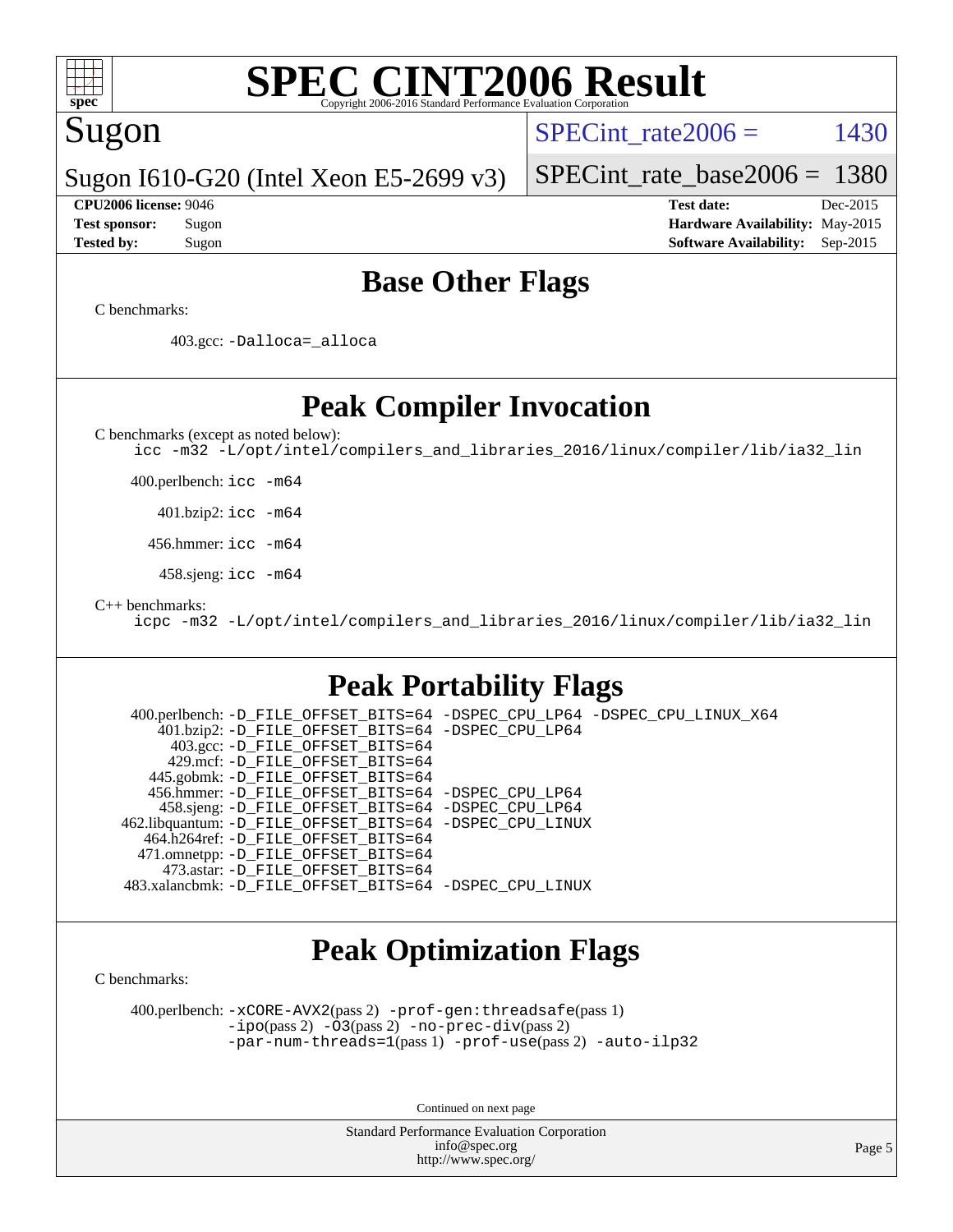

## Sugon

SPECint rate  $2006 = 1430$ 

Sugon I610-G20 (Intel Xeon E5-2699 v3)

[SPECint\\_rate\\_base2006 =](http://www.spec.org/auto/cpu2006/Docs/result-fields.html#SPECintratebase2006) 1380

**[CPU2006 license:](http://www.spec.org/auto/cpu2006/Docs/result-fields.html#CPU2006license)** 9046 **[Test date:](http://www.spec.org/auto/cpu2006/Docs/result-fields.html#Testdate)** Dec-2015 **[Test sponsor:](http://www.spec.org/auto/cpu2006/Docs/result-fields.html#Testsponsor)** Sugon **[Hardware Availability:](http://www.spec.org/auto/cpu2006/Docs/result-fields.html#HardwareAvailability)** May-2015 **[Tested by:](http://www.spec.org/auto/cpu2006/Docs/result-fields.html#Testedby)** Sugon **[Software Availability:](http://www.spec.org/auto/cpu2006/Docs/result-fields.html#SoftwareAvailability)** Sep-2015

## **[Peak Optimization Flags \(Continued\)](http://www.spec.org/auto/cpu2006/Docs/result-fields.html#PeakOptimizationFlags)**

 401.bzip2: [-xCORE-AVX2](http://www.spec.org/cpu2006/results/res2016q1/cpu2006-20160103-38543.flags.html#user_peakPASS2_CFLAGSPASS2_LDCFLAGS401_bzip2_f-xAVX2_5f5fc0cbe2c9f62c816d3e45806c70d7)(pass 2) [-prof-gen:threadsafe](http://www.spec.org/cpu2006/results/res2016q1/cpu2006-20160103-38543.flags.html#user_peakPASS1_CFLAGSPASS1_LDCFLAGS401_bzip2_prof_gen_21a26eb79f378b550acd7bec9fe4467a)(pass 1)  $-i\text{po}(pass 2) -03(pass 2) -no-prec-div(pass 2)$  $-i\text{po}(pass 2) -03(pass 2) -no-prec-div(pass 2)$  $-i\text{po}(pass 2) -03(pass 2) -no-prec-div(pass 2)$ [-par-num-threads=1](http://www.spec.org/cpu2006/results/res2016q1/cpu2006-20160103-38543.flags.html#user_peakPASS1_CFLAGSPASS1_LDCFLAGS401_bzip2_par_num_threads_786a6ff141b4e9e90432e998842df6c2)(pass 1) [-prof-use](http://www.spec.org/cpu2006/results/res2016q1/cpu2006-20160103-38543.flags.html#user_peakPASS2_CFLAGSPASS2_LDCFLAGS401_bzip2_prof_use_bccf7792157ff70d64e32fe3e1250b55)(pass 2) [-opt-prefetch](http://www.spec.org/cpu2006/results/res2016q1/cpu2006-20160103-38543.flags.html#user_peakCOPTIMIZE401_bzip2_f-opt-prefetch) [-auto-ilp32](http://www.spec.org/cpu2006/results/res2016q1/cpu2006-20160103-38543.flags.html#user_peakCOPTIMIZE401_bzip2_f-auto-ilp32) [-ansi-alias](http://www.spec.org/cpu2006/results/res2016q1/cpu2006-20160103-38543.flags.html#user_peakCOPTIMIZE401_bzip2_f-ansi-alias) 403.gcc: [-xCORE-AVX2](http://www.spec.org/cpu2006/results/res2016q1/cpu2006-20160103-38543.flags.html#user_peakCOPTIMIZE403_gcc_f-xAVX2_5f5fc0cbe2c9f62c816d3e45806c70d7) [-ipo](http://www.spec.org/cpu2006/results/res2016q1/cpu2006-20160103-38543.flags.html#user_peakCOPTIMIZE403_gcc_f-ipo) [-O3](http://www.spec.org/cpu2006/results/res2016q1/cpu2006-20160103-38543.flags.html#user_peakCOPTIMIZE403_gcc_f-O3) [-no-prec-div](http://www.spec.org/cpu2006/results/res2016q1/cpu2006-20160103-38543.flags.html#user_peakCOPTIMIZE403_gcc_f-no-prec-div) 429.mcf: basepeak = yes 445.gobmk: [-xCORE-AVX2](http://www.spec.org/cpu2006/results/res2016q1/cpu2006-20160103-38543.flags.html#user_peakPASS2_CFLAGSPASS2_LDCFLAGS445_gobmk_f-xAVX2_5f5fc0cbe2c9f62c816d3e45806c70d7)(pass 2) [-prof-gen:threadsafe](http://www.spec.org/cpu2006/results/res2016q1/cpu2006-20160103-38543.flags.html#user_peakPASS1_CFLAGSPASS1_LDCFLAGS445_gobmk_prof_gen_21a26eb79f378b550acd7bec9fe4467a)(pass 1) [-prof-use](http://www.spec.org/cpu2006/results/res2016q1/cpu2006-20160103-38543.flags.html#user_peakPASS2_CFLAGSPASS2_LDCFLAGS445_gobmk_prof_use_bccf7792157ff70d64e32fe3e1250b55)(pass 2) [-par-num-threads=1](http://www.spec.org/cpu2006/results/res2016q1/cpu2006-20160103-38543.flags.html#user_peakPASS1_CFLAGSPASS1_LDCFLAGS445_gobmk_par_num_threads_786a6ff141b4e9e90432e998842df6c2)(pass 1) [-ansi-alias](http://www.spec.org/cpu2006/results/res2016q1/cpu2006-20160103-38543.flags.html#user_peakCOPTIMIZE445_gobmk_f-ansi-alias) [-opt-mem-layout-trans=3](http://www.spec.org/cpu2006/results/res2016q1/cpu2006-20160103-38543.flags.html#user_peakCOPTIMIZE445_gobmk_f-opt-mem-layout-trans_a7b82ad4bd7abf52556d4961a2ae94d5) 456.hmmer: [-xCORE-AVX2](http://www.spec.org/cpu2006/results/res2016q1/cpu2006-20160103-38543.flags.html#user_peakCOPTIMIZE456_hmmer_f-xAVX2_5f5fc0cbe2c9f62c816d3e45806c70d7) [-ipo](http://www.spec.org/cpu2006/results/res2016q1/cpu2006-20160103-38543.flags.html#user_peakCOPTIMIZE456_hmmer_f-ipo) [-O3](http://www.spec.org/cpu2006/results/res2016q1/cpu2006-20160103-38543.flags.html#user_peakCOPTIMIZE456_hmmer_f-O3) [-no-prec-div](http://www.spec.org/cpu2006/results/res2016q1/cpu2006-20160103-38543.flags.html#user_peakCOPTIMIZE456_hmmer_f-no-prec-div) [-unroll2](http://www.spec.org/cpu2006/results/res2016q1/cpu2006-20160103-38543.flags.html#user_peakCOPTIMIZE456_hmmer_f-unroll_784dae83bebfb236979b41d2422d7ec2) [-auto-ilp32](http://www.spec.org/cpu2006/results/res2016q1/cpu2006-20160103-38543.flags.html#user_peakCOPTIMIZE456_hmmer_f-auto-ilp32) 458.sjeng: [-xCORE-AVX2](http://www.spec.org/cpu2006/results/res2016q1/cpu2006-20160103-38543.flags.html#user_peakPASS2_CFLAGSPASS2_LDCFLAGS458_sjeng_f-xAVX2_5f5fc0cbe2c9f62c816d3e45806c70d7)(pass 2) [-prof-gen:threadsafe](http://www.spec.org/cpu2006/results/res2016q1/cpu2006-20160103-38543.flags.html#user_peakPASS1_CFLAGSPASS1_LDCFLAGS458_sjeng_prof_gen_21a26eb79f378b550acd7bec9fe4467a)(pass 1) [-ipo](http://www.spec.org/cpu2006/results/res2016q1/cpu2006-20160103-38543.flags.html#user_peakPASS2_CFLAGSPASS2_LDCFLAGS458_sjeng_f-ipo)(pass 2) [-O3](http://www.spec.org/cpu2006/results/res2016q1/cpu2006-20160103-38543.flags.html#user_peakPASS2_CFLAGSPASS2_LDCFLAGS458_sjeng_f-O3)(pass 2) [-no-prec-div](http://www.spec.org/cpu2006/results/res2016q1/cpu2006-20160103-38543.flags.html#user_peakPASS2_CFLAGSPASS2_LDCFLAGS458_sjeng_f-no-prec-div)(pass 2) [-par-num-threads=1](http://www.spec.org/cpu2006/results/res2016q1/cpu2006-20160103-38543.flags.html#user_peakPASS1_CFLAGSPASS1_LDCFLAGS458_sjeng_par_num_threads_786a6ff141b4e9e90432e998842df6c2)(pass 1) [-prof-use](http://www.spec.org/cpu2006/results/res2016q1/cpu2006-20160103-38543.flags.html#user_peakPASS2_CFLAGSPASS2_LDCFLAGS458_sjeng_prof_use_bccf7792157ff70d64e32fe3e1250b55)(pass 2) [-unroll4](http://www.spec.org/cpu2006/results/res2016q1/cpu2006-20160103-38543.flags.html#user_peakCOPTIMIZE458_sjeng_f-unroll_4e5e4ed65b7fd20bdcd365bec371b81f) [-auto-ilp32](http://www.spec.org/cpu2006/results/res2016q1/cpu2006-20160103-38543.flags.html#user_peakCOPTIMIZE458_sjeng_f-auto-ilp32) 462.libquantum: basepeak = yes 464.h264ref: [-xCORE-AVX2](http://www.spec.org/cpu2006/results/res2016q1/cpu2006-20160103-38543.flags.html#user_peakPASS2_CFLAGSPASS2_LDCFLAGS464_h264ref_f-xAVX2_5f5fc0cbe2c9f62c816d3e45806c70d7)(pass 2) [-prof-gen:threadsafe](http://www.spec.org/cpu2006/results/res2016q1/cpu2006-20160103-38543.flags.html#user_peakPASS1_CFLAGSPASS1_LDCFLAGS464_h264ref_prof_gen_21a26eb79f378b550acd7bec9fe4467a)(pass 1) [-ipo](http://www.spec.org/cpu2006/results/res2016q1/cpu2006-20160103-38543.flags.html#user_peakPASS2_CFLAGSPASS2_LDCFLAGS464_h264ref_f-ipo)(pass 2) [-O3](http://www.spec.org/cpu2006/results/res2016q1/cpu2006-20160103-38543.flags.html#user_peakPASS2_CFLAGSPASS2_LDCFLAGS464_h264ref_f-O3)(pass 2) [-no-prec-div](http://www.spec.org/cpu2006/results/res2016q1/cpu2006-20160103-38543.flags.html#user_peakPASS2_CFLAGSPASS2_LDCFLAGS464_h264ref_f-no-prec-div)(pass 2) [-par-num-threads=1](http://www.spec.org/cpu2006/results/res2016q1/cpu2006-20160103-38543.flags.html#user_peakPASS1_CFLAGSPASS1_LDCFLAGS464_h264ref_par_num_threads_786a6ff141b4e9e90432e998842df6c2)(pass 1) [-prof-use](http://www.spec.org/cpu2006/results/res2016q1/cpu2006-20160103-38543.flags.html#user_peakPASS2_CFLAGSPASS2_LDCFLAGS464_h264ref_prof_use_bccf7792157ff70d64e32fe3e1250b55)(pass 2) [-unroll2](http://www.spec.org/cpu2006/results/res2016q1/cpu2006-20160103-38543.flags.html#user_peakCOPTIMIZE464_h264ref_f-unroll_784dae83bebfb236979b41d2422d7ec2) [-ansi-alias](http://www.spec.org/cpu2006/results/res2016q1/cpu2006-20160103-38543.flags.html#user_peakCOPTIMIZE464_h264ref_f-ansi-alias) [C++ benchmarks:](http://www.spec.org/auto/cpu2006/Docs/result-fields.html#CXXbenchmarks) 471.omnetpp: [-xCORE-AVX2](http://www.spec.org/cpu2006/results/res2016q1/cpu2006-20160103-38543.flags.html#user_peakPASS2_CXXFLAGSPASS2_LDCXXFLAGS471_omnetpp_f-xAVX2_5f5fc0cbe2c9f62c816d3e45806c70d7)(pass 2) [-prof-gen:threadsafe](http://www.spec.org/cpu2006/results/res2016q1/cpu2006-20160103-38543.flags.html#user_peakPASS1_CXXFLAGSPASS1_LDCXXFLAGS471_omnetpp_prof_gen_21a26eb79f378b550acd7bec9fe4467a)(pass 1)  $-ipo(pass 2) -\overline{03(pass 2)}$  $-ipo(pass 2) -\overline{03(pass 2)}$  [-no-prec-div](http://www.spec.org/cpu2006/results/res2016q1/cpu2006-20160103-38543.flags.html#user_peakPASS2_CXXFLAGSPASS2_LDCXXFLAGS471_omnetpp_f-no-prec-div)(pass 2) [-par-num-threads=1](http://www.spec.org/cpu2006/results/res2016q1/cpu2006-20160103-38543.flags.html#user_peakPASS1_CXXFLAGSPASS1_LDCXXFLAGS471_omnetpp_par_num_threads_786a6ff141b4e9e90432e998842df6c2)(pass 1) [-prof-use](http://www.spec.org/cpu2006/results/res2016q1/cpu2006-20160103-38543.flags.html#user_peakPASS2_CXXFLAGSPASS2_LDCXXFLAGS471_omnetpp_prof_use_bccf7792157ff70d64e32fe3e1250b55)(pass 2) [-ansi-alias](http://www.spec.org/cpu2006/results/res2016q1/cpu2006-20160103-38543.flags.html#user_peakCXXOPTIMIZE471_omnetpp_f-ansi-alias) [-opt-ra-region-strategy=block](http://www.spec.org/cpu2006/results/res2016q1/cpu2006-20160103-38543.flags.html#user_peakCXXOPTIMIZE471_omnetpp_f-opt-ra-region-strategy_a0a37c372d03933b2a18d4af463c1f69) [-Wl,-z,muldefs](http://www.spec.org/cpu2006/results/res2016q1/cpu2006-20160103-38543.flags.html#user_peakEXTRA_LDFLAGS471_omnetpp_link_force_multiple1_74079c344b956b9658436fd1b6dd3a8a) [-L/home/cpu2006/sh -lsmartheap](http://www.spec.org/cpu2006/results/res2016q1/cpu2006-20160103-38543.flags.html#user_peakEXTRA_LIBS471_omnetpp_SmartHeap_da54f03068332aaabff8ceee045f6cd0) 473.astar: basepeak = yes

483.xalancbmk: basepeak = yes

### **[Peak Other Flags](http://www.spec.org/auto/cpu2006/Docs/result-fields.html#PeakOtherFlags)**

[C benchmarks](http://www.spec.org/auto/cpu2006/Docs/result-fields.html#Cbenchmarks):

403.gcc: [-Dalloca=\\_alloca](http://www.spec.org/cpu2006/results/res2016q1/cpu2006-20160103-38543.flags.html#b403.gcc_peakEXTRA_CFLAGS_Dalloca_be3056838c12de2578596ca5467af7f3)